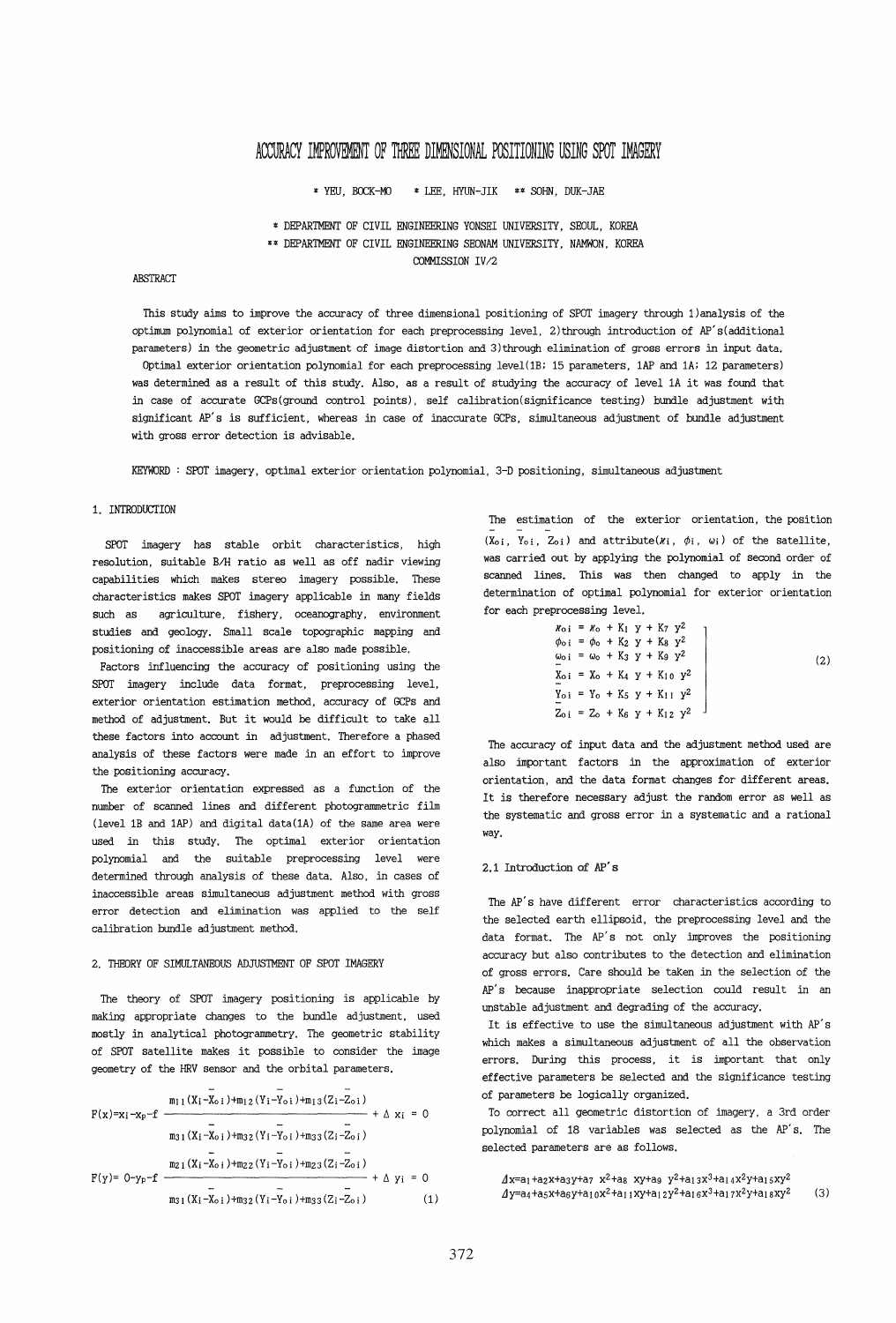Equation (1) and (3) were applied in the geometric model and as can be seen in Fig. 1, only significant AP's were selected after correlaton analysis of all unknown variables and after significance testing of AP's.



Fig. 1 determinability test of AP's

#### 2.2 Detection and Elimination of Gross Errors

The conventional data snooping method is inefficient in cases where more than one gross error exist, for many iterations are needed for such cases. In this study the progressive data snooping method was applied which detects and eliminates gross errors in a continuous way. The results are updated as shown and during adjustment of gross errors, only observations with errors will be used together with the formerly adjusted value. The progressive data snooping method used in this study is as in Fig. 2.



Fig. 2 flow of progressive data snooping method

#### 3. ANALYSIS OF OBSERVATIONS

## 3.1 Characteristics of Satellite Imagery and Formation of Input Data

The satellite imageries used in this study are images of the same area aquired from different orbits and preprocessed in level IB and level lAP (photogrammetric films) and lA (digital format in ccr). All satellite data are in panchromatic mode and the left image is vertical (L5°37') and the right image is oblique (R26°10'). Stereo model is formed as in Fig. 3.

The base to height ratio is about 0.57 and the time difference between the left image (87.11. 29) and the right image (87.11.30) is about a day, which means small difference of sun view angle which gives favorable observation conditions.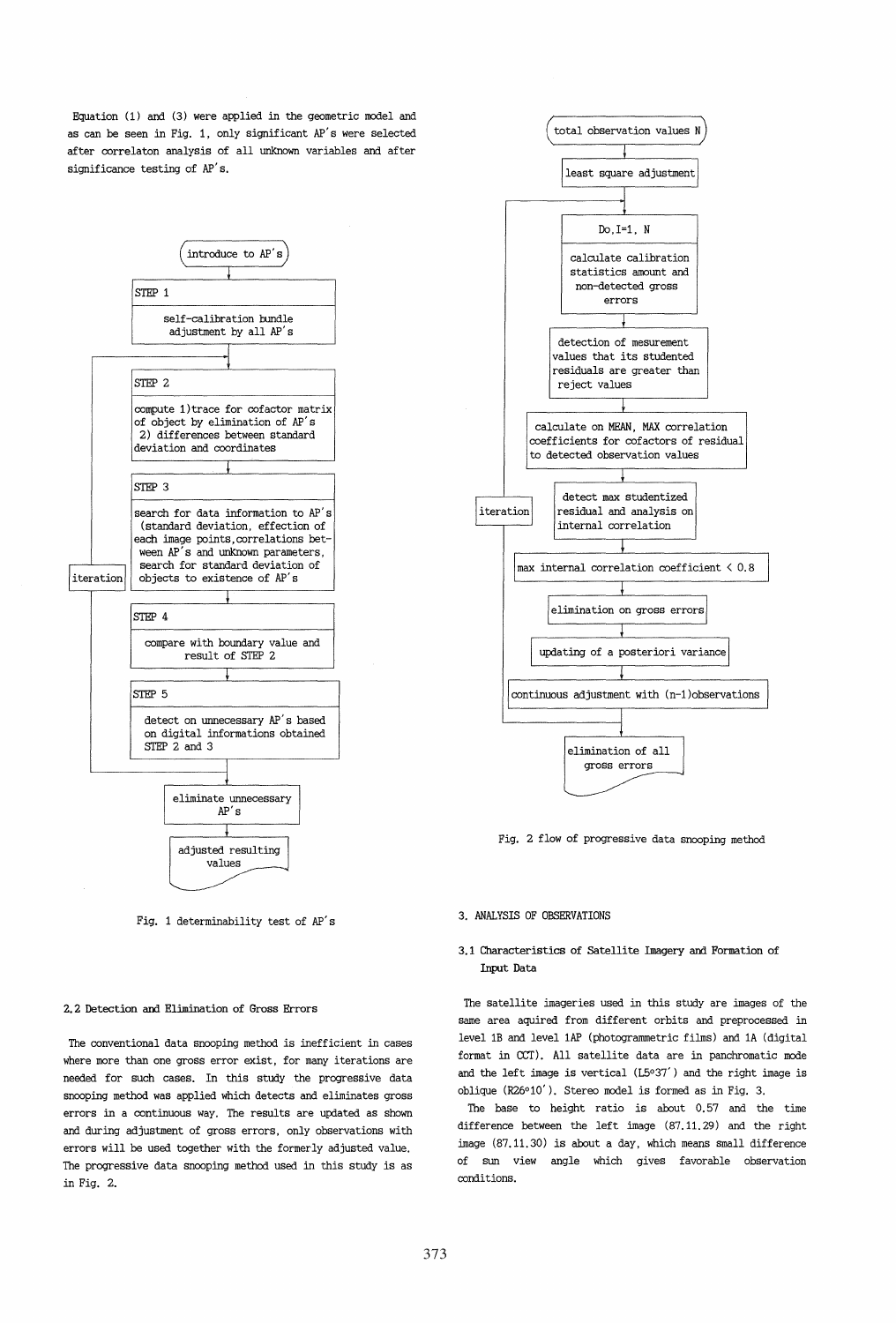

Fig. 3 stereo model of satellite images

| major               | level 1B                |                         | level 1AP               |       |  |
|---------------------|-------------------------|-------------------------|-------------------------|-------|--|
| characteristic left |                         |                         | right left              | right |  |
| $x$ (mm)            |                         | 150.0 182.8 173.0 210.0 |                         |       |  |
| y(mn)               | 150.0 150.0 171.4 171.4 |                         |                         |       |  |
| scale               |                         | 1/400,000               | 1/350,000               |       |  |
| focal length        |                         |                         | 2072.0(mm) 2370.5(mm)   |       |  |
| 1 pixel size        |                         |                         | $0.0250(mm)$ 0.0285(mm) |       |  |

table 1. major characteristic of SPOT photogrammetric film

The total amount of control points used is 23 and 13 pf these are GCPs and 10 are check points. The distribution of the GCPs is as in Fig. 4.



Fig. 4 distribution of GCPs

The GCPs coordinates were acquired by ground survey and from 1:50,000 topographic maps. Image coordinates were acquired using the Zeiss P2 Planicomp for level lB and lAP. For digital imagery level 1A, LINE/PIXEL of GCPs were observed in subpixel units through image processing methods.' Initial values for the position of satellite position were interpolated from the header data and exterior orientation and polynomial coefficients were approximated and satellite height waS adjusted considering the earth curvature. Also, for the initial value for the orientation of satellite, image orientation( $\gamma$ ) was used as  $x_0$ , inclined angle of the sensor was used as  $\phi_0$ , and  $\omega_0$  was set to  $0^0$ .

# 3.2 Determination of optimal polynomial for exterior orientation for each preprocessing level

The approximation of dynamic exterior orientation of SPOT imagery *is* an important factor influencing the reliability and accuracy of adjustment system and *is* also an essential process in the establishment of DEM's and in the production of orthophotos.

In this study, varied forms of equation (2) as shown in table 2, were used to determine the optimal polynomial of exterior orientation for each proprocessing level(table 2).

|   | $case$ $NO.$ of<br>E.O.P. | parameters                                                                            | remarks                                     |
|---|---------------------------|---------------------------------------------------------------------------------------|---------------------------------------------|
| 1 | 12                        | $X_0, Y_0, Z_0, \kappa_0, \phi_0, \omega_0$<br>K1y. K2y. K3y. K4y. K6y                | 1st order: position<br>1st order: attribute |
| 2 | 15                        | $case1+k_1$ $y^2$ , $k_1$ $y^2$ , $k_1$ $2y^2$                                        | 2nd order: position<br>1st order: attribute |
| 3 | 15                        | $case1+k_7y^2$ . $k_8y^2$ . $k_9y^2$                                                  | 1st order: position<br>2nd order: attribute |
| 4 | 18                        | $case1+k_7y^2$ , $k_8y^2$ , $k_9y^2$ , $k_{10}y^2$ ,<br>$K_1$ 1 $y^2$ , $K_1$ 2 $y^2$ | 2nd order: position<br>2nd order: attribute |

|                                   |  | table 2. analysis case for optimum polynomial of E.O.P. |  |
|-----------------------------------|--|---------------------------------------------------------|--|
| (exterior orientation parameters) |  |                                                         |  |

The input data for GCPs were acquired through ground surveying and for image coordinates were acquired using the analytical plotters(leve lB and level lAP) and using the GCP module of the ERDAS image processing paCKage in subpixel units(level 1A). The result of adjustment for each case according to each preprocessing level is in table 3.

It can be seen from the table that for level lB, a 15 parameter polynomial *is* the optimal polynomial, where first order for satellite position and second order function of scanned lines are applied. For level lAP and lA, 12 parameter polynomial with first order function of scanned lines is optimal.

Also, to analyse the the 3-D positioning accuracy of each preprocessing level, bundle adjustment was carried out for each case with the optimal polynomial. (table 4, Fig. 5)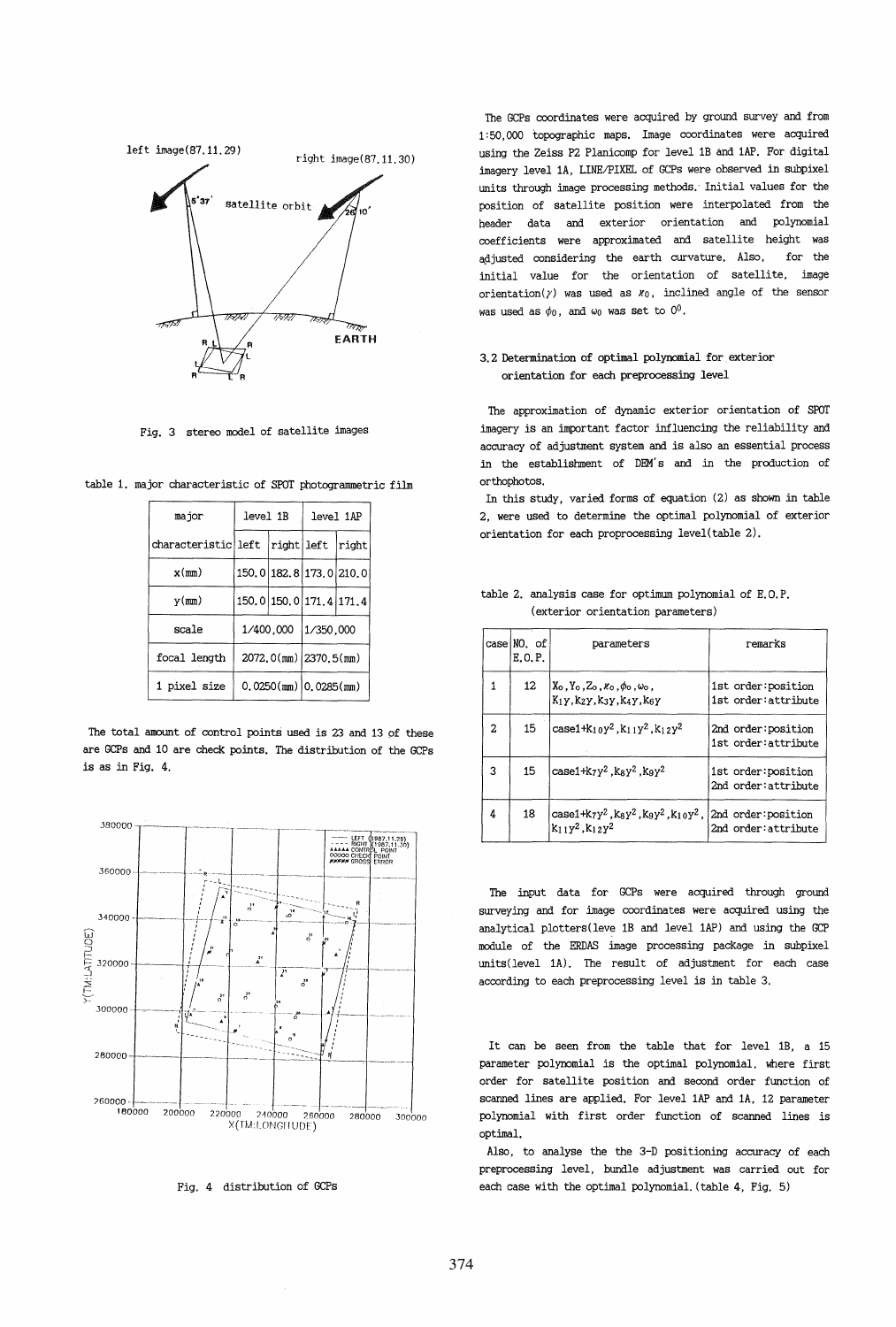| $\mathbf{1}$<br>case     |                                       |        | $\overline{2}$ |                              |       | 3     |                              |       | 4     |                              |                                                                                       |       |       |
|--------------------------|---------------------------------------|--------|----------------|------------------------------|-------|-------|------------------------------|-------|-------|------------------------------|---------------------------------------------------------------------------------------|-------|-------|
|                          | order<br>position:1st<br>attitude:1st |        |                | position:2nd<br>attitude:1st |       |       | position:1st<br>attitude:2nd |       |       | position:2nd<br>attitude:2nd |                                                                                       |       |       |
| pre-pro<br>cessing       |                                       | 1B     | 1AP            | 1 A                          | 1B    | 1AP   | 1A                           | 1B    | 1AP   | 1A                           | 1 <sub>B</sub>                                                                        | 1AP   | 1A    |
|                          | σx                                    | 10.50  | 7.18           | 10.49                        | 9.59  | 8.25  | 12.19                        | 9.39  | 13.02 | 11.19                        | 10.93                                                                                 | 12.33 | 12.88 |
| preci-                   | σy                                    | 11.71  | 6.97           | 10.17                        | 10.90 | 8.01  | 11.92                        | 10.57 | 12.34 | 10.94                        | 11.50                                                                                 | 11.55 | 12.34 |
| sion                     | σxν                                   | 11.21  | 7.08           | 10.33                        | 10.27 | 8.13  | 12.06                        | 10.00 | 12.68 | 11.07                        | 11.17                                                                                 | 11.95 | 12.61 |
|                          | $\sigma_z$                            | 20,90  | 12.02          | 15.00                        | 18.89 | 16.73 | 17.43                        | 18.42 | 26.42 | 16.00                        | 19.89                                                                                 | 25.26 | 21.23 |
|                          | $\mu$ x                               | 18.00  | 11.18          | 13.31                        | 17.17 | 12.24 | 13.85                        | 17.71 | 20.70 | 13.88                        | 16.98                                                                                 | 15.05 | 16.96 |
| accu-                    | $\mu$ y                               | 14.26  | 8.91           | 7.44                         | 14.36 | 11.17 | 8.29                         | 9.12  | 10.77 | 9.00                         | 9.89                                                                                  | 25.57 | 10.94 |
| racy                     | $\mu_{xy}$                            | 16.24  | 10.11          | 10.79                        | 15.83 | 11,72 | 11.41                        | 14.02 | 16,50 | 11.70                        | 13.90                                                                                 | 20.98 | 14.25 |
|                          | $\mu$ <sub>z</sub>                    | 17.00  | 11.30          | 6.42                         | 16.36 | 18.14 | 7.01                         | 13.77 | 20.51 | 7.00                         | 20.51                                                                                 | 17.07 | 12.67 |
| image<br>coordi<br>nates | Vx<br>(mm)                            | 0.0281 |                |                              |       |       |                              |       |       |                              | $ 0.0217 0.0153 0.0270 0.0261 0.0177 0.0262 0.0224 0.0177 0.0224 0.0270 0.0156 $      |       |       |
| resi-<br>dual            | Vy<br>(mm)                            |        |                |                              |       |       |                              |       |       |                              | $0.0260 0.0181 0.0163 0.0245 0.0206 0.0168 0.0238 0.0174 0.0461 0.0370 0.0370 0.0149$ |       |       |

table 3. adjustment results of analysis case with preprocessing (unit :  $m$  )

table 4. 3-D positioning accuracy with preprocessing

| Ε.<br>0. | pre-            | precision (m) | geometric  | check point (m) | accuracy of | image coordinate<br>residual(pixel) |       |  |
|----------|-----------------|---------------|------------|-----------------|-------------|-------------------------------------|-------|--|
| P.       | proce-<br>ssing |               |            |                 |             | $V_{X}$                             | Vv    |  |
|          |                 | $\sigma_{xy}$ | $\sigma_z$ | $\mu_{\rm XY}$  | μz          |                                     |       |  |
| 15       | 1B              | 10.00         | 18.42      | 14.02           | 13.77       | 1.048                               | 0.952 |  |
| 12       | 1AP             | 7.08          | 12.02      | 10.11           | 11.30       | 0.761                               | 0.635 |  |
| 12       | 1 A             | 10.33         | 15.00      | 10.79           | 6.42        | 1.177                               | 1.253 |  |



Fig. 5 3-D positioning accuracy with preprocessing

It was found through this analysis, that for photogrammteric film products level lAP is more suitable compared to lB for positioning due to its geometric stability. It was also found that level lAP showed better accuracy compared to lA, according to the difficulty in acquiring the image coordinates. But when considering that level lAP requires analytical plotters, if methods to improve the image coordinates accuracy of level lA is used, it can be said that level lA image data is the suitable data format for middle and small scale map production as well as for establishment of large topographic database.

## 3.3 Analysis of 3-D Positioning Accuracy According to Adjustment Method

In this study, to design a logical adjustment system for positioning, AP's were introduced to polynomial such as equation (3). Also, a simultaneous adjustment method for detection and elimination of gross errors was developed and this was used in studying the effect of using different adjustment methods. The significance testing which determines significant AP's was included in the developed simultaneous adjustment method.

For comparing accuracies according to adjustment method, two cases were studied. Case 1 is level lAP with ground surveyed controls and case 2 is level lA with GCP from 1:50,000 maps. For the case of level lA with GCP from 1:50,000 map(case 2), *it* was done to represent cases where mapping has to be carried out for inaccessible area. (table 5)

table 5 accuracy of analytic case with adjustment analysis method

| ca | prepro-<br>cessing | data                    | aquisition method of G.C.P. |                                 |  |  |  |
|----|--------------------|-------------------------|-----------------------------|---------------------------------|--|--|--|
| se | levels             | type                    |                             | 3-D coordinate image coordinate |  |  |  |
|    | 1AP                | photogrammetric<br>film |                             | ground survey analytic plotter  |  |  |  |
| l2 | 1A                 | digital image           | $1:50,000$ map              | eye measurement                 |  |  |  |

## 3.3.1 Accuracy Analysis with AP's

For this analysis, a self calibration bundle adjustment with 18 AP's which includes signicance testing was used(Table 6, Fig. 6).

For case 1, after adjustment with significant AP's and geometric correction, the geometric precision and accuracy of check points improved uniformly to less than 10 M.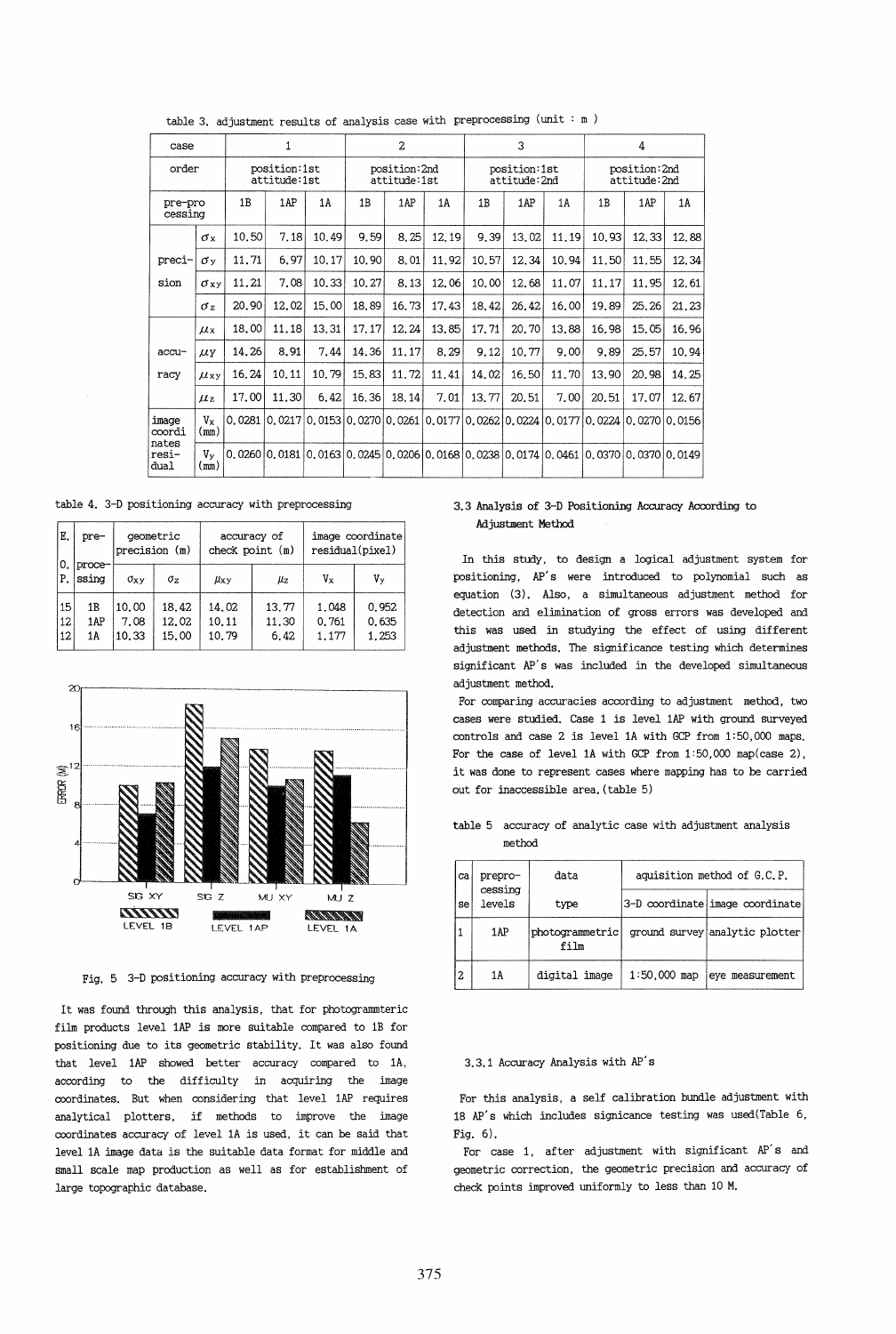table 6. accuracy analysis with AP's

|                                                             |     | without AP's                |             |       | with AP's |      |             |      |
|-------------------------------------------------------------|-----|-----------------------------|-------------|-------|-----------|------|-------------|------|
| case                                                        | бху | σz                          | <b>LIXY</b> | μz    | ОХУ       | σz   | <b>LIXY</b> | σz   |
| $\cdot$ 1                                                   |     | 7.08 12.02 10.11 11.30      |             |       | 6,22      | 9.81 | 8.97        | 9.48 |
| $accuracy$ increasing $rate(x)$                             |     | 12, 15 18, 34 11, 28 16, 11 |             |       |           |      |             |      |
| 16.63 36, 14 38, 29 26, 09 16, 59 31, 48 38, 05 20, 62<br>2 |     |                             |             |       |           |      |             |      |
| $accuracy$ increasing $rate(x)$                             | 0.2 | 12.9                        | 3.2         | 20, 9 |           |      |             |      |

 $(mit:m)$ 



Fig. 6 accuracy analysis with AP's

But, for case 2 where accuracy of GCPs are relatively low. height accuracy was improved by 10% but for planimetric accuracy the improvement was less than 5% due to influence of gross errors. High accuracy improvement cannot be expected with only AP's in case 2.

Therefore in cases where gross errors are present in GCPs, simultaneous adjustment method with AP's and gross errors elimination process is necessary to compensate for the error of GCPs.

The developed self calibration bundle adjustment program includes the significance testing process. The significance testing process corrects systematic influence of the AP's for the whole adjustment system through the F test which is a multi-dimensional test. Then AP's after the multi-dimensional test are gone through the one dimensional t test. These processes determines the AP's which are significance of the level 1AP photogrammetric film and the level 1A digital images(Fig. 7).



(a) level 1AP



(b) level 1A

Fig. 7 effects of significant AP's determinated from this study

# 3.3.2 Accuracy Analysis According to Gross Errors Elimination

In the elimination process of gross errors, after confirming the presence of gross errors from residuals of image coordinates computed by self calibration bundle adjustment of cases in table 7, simultaneous adjustment with progressive gross error elimination method was applied.

The determined studentized residual ti and the Baarda test statistics amount  $t_i > 4.13\sigma_0$  was used which suggests the minimum power of test  $(1-\beta)$  to be 80% at 0.1% significance level.

No gross error was detected for case 1, but for case 2 where the ground control points and image coordinates are geometrically unstable, gross errors were detected for points no. 22 and no. 27. The result of simultaneous adjustment of case 2 is in table 7 and the accuracy improvement due to AP's and to gross error elimination is as in Fig. 8.

#### table 7 accuracy of 3-D coordinate with elimination of gross errors

 $(mit:m)$ 

|                                       | qeometric<br>precision |                       | accuracy of<br>check point |       |                                                                                          |  |
|---------------------------------------|------------------------|-----------------------|----------------------------|-------|------------------------------------------------------------------------------------------|--|
| item                                  | $\sigma_{xy}$          | $\sigma$ <sub>2</sub> | $\mu_{xy}$                 | Цz    | remarks                                                                                  |  |
| bundle adjustment   16.63   36.14     |                        |                       | 38.29                      | 26.09 |                                                                                          |  |
| self calibration<br>bundle adjustment |                        | 16.59 31.48           | 38.05                      | 20.62 | AP                                                                                       |  |
| increasing rates<br>of $accuracy(x)$  | 0, 2                   | 12.9                  | 3.2                        | 20.9  | a7, a <sub>15</sub> , a <sub>16</sub><br>regarded                                        |  |
| simultaneous<br>adjustment            |                        | 14, 28 26, 97         | 28.33                      | 15.30 | AP                                                                                       |  |
| increasing rates<br>of $accuracy(x)$  | 14.1                   | 25.4                  | 27.9                       | 41.4  | a7, a <sub>15</sub> , a <sub>16</sub> and<br>elimination of<br>gross error<br>NO. 22, 27 |  |